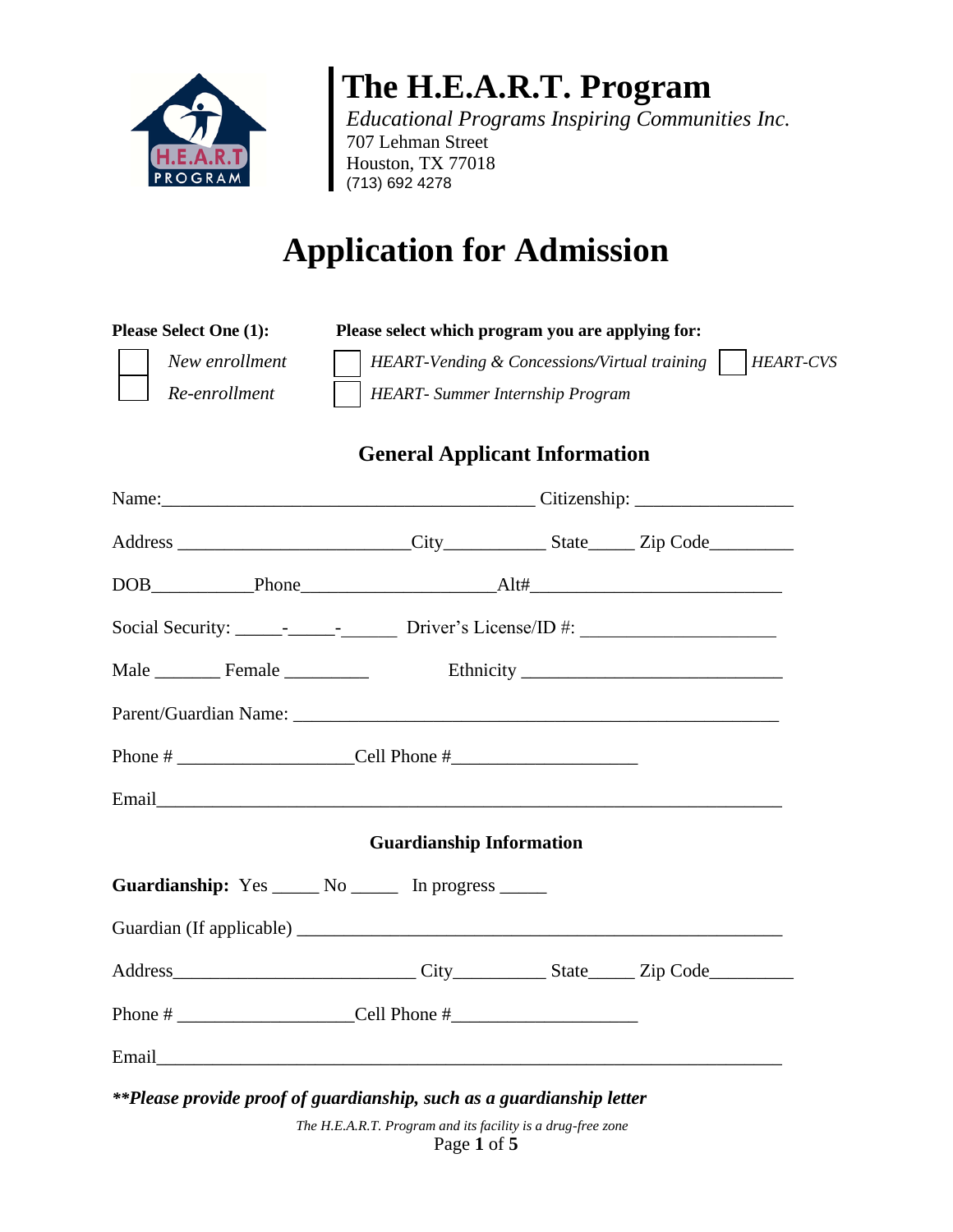

#### **Benefits**

Does applicant receive the following: (Check all that apply and list monthly award)

\_\_\_\_\_SSI \$\_\_\_\_\_\_ \_\_\_\_\_SSD \$\_\_\_\_\_ \_\_\_\_\_SNAP \$\_\_\_\_\_\_

\_\_\_\_\_Medicare \_\_\_\_\_Medicaid \_\_\_\_\_Metro-Lift \_\_\_\_\_HCS\_\_\_\_\_\_\_\_\_\_VR

\_\_\_\_\_on the waiting list for benefits from MHMRA or another agency

*\*\*Please provide proof of benefits, such as award letter or copy of card*

#### **Agency Provider (If Applicable)**

|                                                                                |                                                            | Agency_________________________________Case Manager______________________________           |  |
|--------------------------------------------------------------------------------|------------------------------------------------------------|---------------------------------------------------------------------------------------------|--|
|                                                                                |                                                            | Address _________________________City ______________State _____Zip Code _________           |  |
|                                                                                |                                                            |                                                                                             |  |
|                                                                                |                                                            |                                                                                             |  |
|                                                                                | <b>Level of Need (If Applicable)</b><br>(Please check one) |                                                                                             |  |
|                                                                                |                                                            | $1 \longrightarrow 5 \longrightarrow 8 \longrightarrow 6 \longrightarrow 9 \longrightarrow$ |  |
|                                                                                | <b>Living Situation</b>                                    |                                                                                             |  |
|                                                                                |                                                            | Home ______ Independently ______ Group Home ______ Residential Facility ______              |  |
|                                                                                | <b>Transportation</b>                                      |                                                                                             |  |
| Drives _______ Family _______ Metro _______ MetroLift ______ Group Home ______ |                                                            |                                                                                             |  |

*The H.E.A.R.T. Program and its facility is a drug-free zone* Page **2** of **5**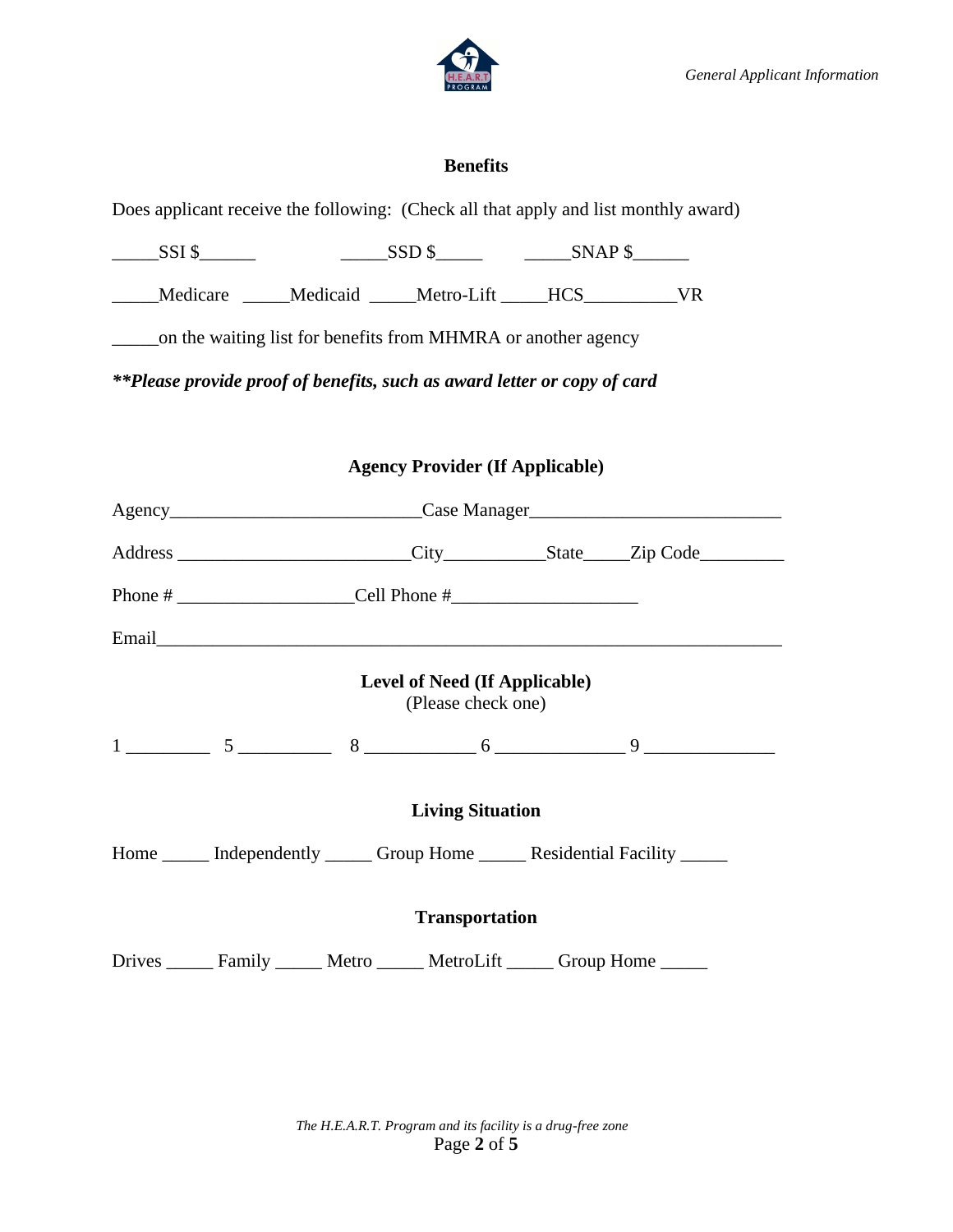

| <b>Medical</b>                                                                                                                                        |
|-------------------------------------------------------------------------------------------------------------------------------------------------------|
|                                                                                                                                                       |
|                                                                                                                                                       |
| Does applicant have any physical disabilities: Yes ______ No ______                                                                                   |
|                                                                                                                                                       |
| Can applicant take his/her own medication Yes ______ No ______                                                                                        |
| Does applicant need any special equipment or considerations _____Yes _____No                                                                          |
|                                                                                                                                                       |
| Does the applicant have any additional social limitations we must be aware of, please list<br><i>**Please provide a copy of applicant's diagnosis</i> |
| <b>Education</b>                                                                                                                                      |
| HS Diploma _____GED _____Technical _______College _____# years                                                                                        |
| Please list the names of each school attended and highest level of completion                                                                         |
| <b>School Name</b><br>Dates of Attendance                                                                                                             |
|                                                                                                                                                       |
|                                                                                                                                                       |
| 3<br><u> 1989 - Johann Barbara, martxa alemaniar argamento este alemaniar alemaniar alemaniar alemaniar alemaniar a</u>                               |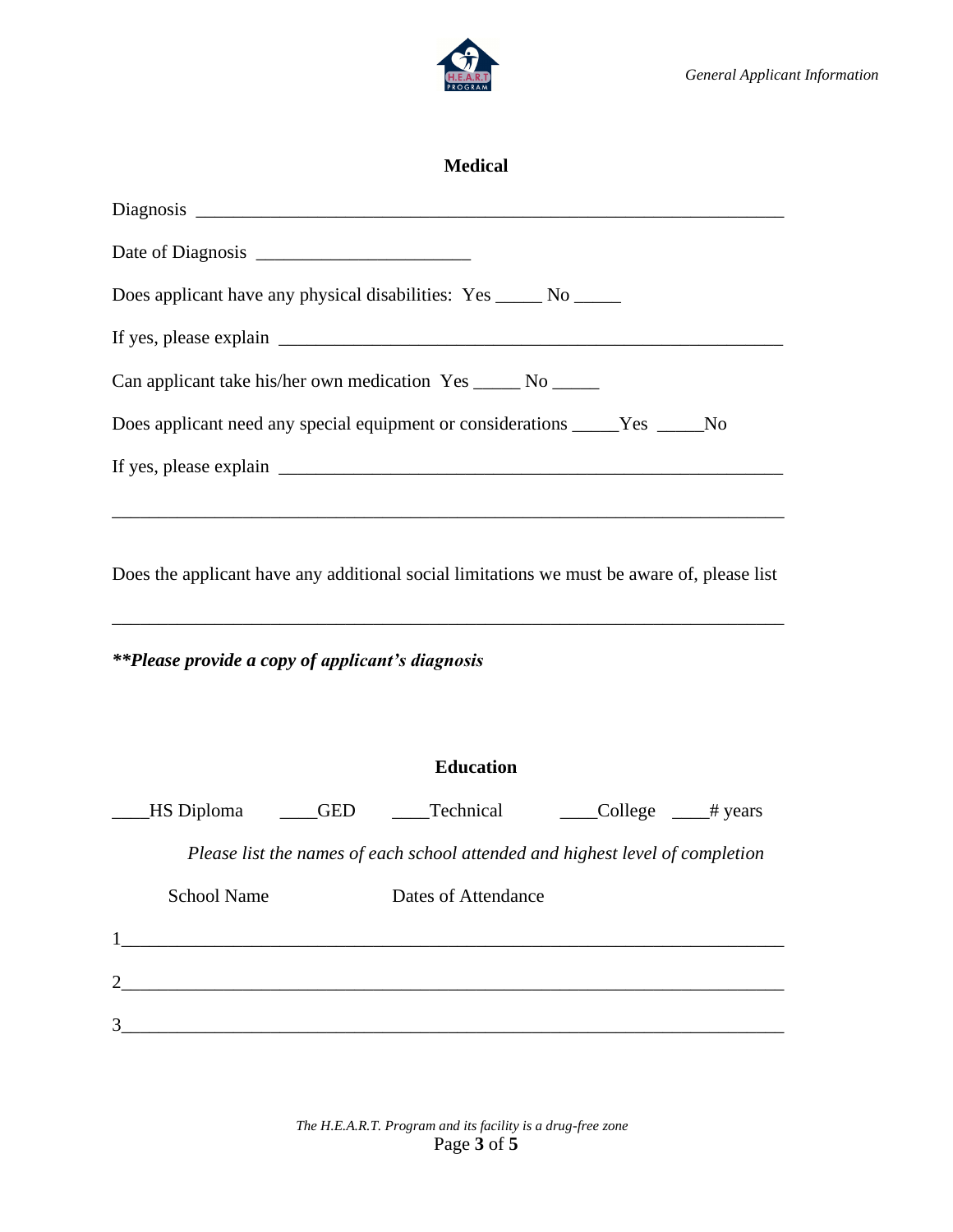



#### **Applicant Employment History**

Does applicant have any prior employment history? \_\_\_\_\_Yes \_\_\_\_\_ No

If yes, please complete the provide information below:

| <b>Employer</b> | <b>Job Title /Responsibilities</b> | <b>Start Date-End Date</b> |
|-----------------|------------------------------------|----------------------------|
|                 |                                    |                            |
|                 |                                    |                            |
|                 |                                    |                            |
|                 |                                    |                            |
|                 |                                    |                            |
|                 |                                    |                            |
|                 |                                    |                            |
|                 |                                    |                            |

**How did you hear about the HEART Program?** 

\_\_\_\_\_\_\_\_\_\_\_\_\_\_\_\_\_\_\_\_\_\_\_\_\_\_\_\_\_\_\_\_\_\_\_\_\_\_\_\_\_\_\_\_\_\_\_\_\_\_\_\_\_\_\_\_\_\_\_\_\_\_\_\_\_\_\_\_\_\_\_\_

\_\_\_\_\_\_\_\_\_\_\_\_\_\_\_\_\_\_\_\_\_\_\_\_\_\_\_\_\_\_\_\_\_\_\_\_\_\_\_\_\_\_\_\_\_\_\_\_\_\_\_\_\_\_\_\_\_\_\_\_\_\_\_\_\_\_\_\_\_\_\_\_

\_\_\_\_\_\_\_\_\_\_\_\_\_\_\_\_\_\_\_\_\_\_\_\_\_\_\_\_\_\_\_\_\_\_\_\_\_\_\_\_\_\_\_\_\_\_\_\_\_\_\_\_\_\_\_\_\_\_\_\_\_\_\_\_\_\_\_\_\_\_\_\_

\_\_\_\_\_\_\_\_\_\_\_\_\_\_\_\_\_\_\_\_\_\_\_\_\_\_\_\_\_\_\_\_\_\_\_\_\_\_\_\_\_\_\_\_\_\_\_\_\_\_\_\_\_\_\_\_\_\_\_\_\_\_\_\_\_\_\_\_\_\_\_\_

\_\_\_\_\_\_\_\_\_\_\_\_\_\_\_\_\_\_\_\_\_\_\_\_\_\_\_\_\_\_\_\_\_\_\_\_\_\_\_\_\_\_\_\_\_\_\_\_\_\_\_\_\_\_\_\_\_\_\_\_\_\_\_\_\_\_\_\_\_\_\_\_

#### **Additional Information**

(Please list any additional information that you feel would be important)